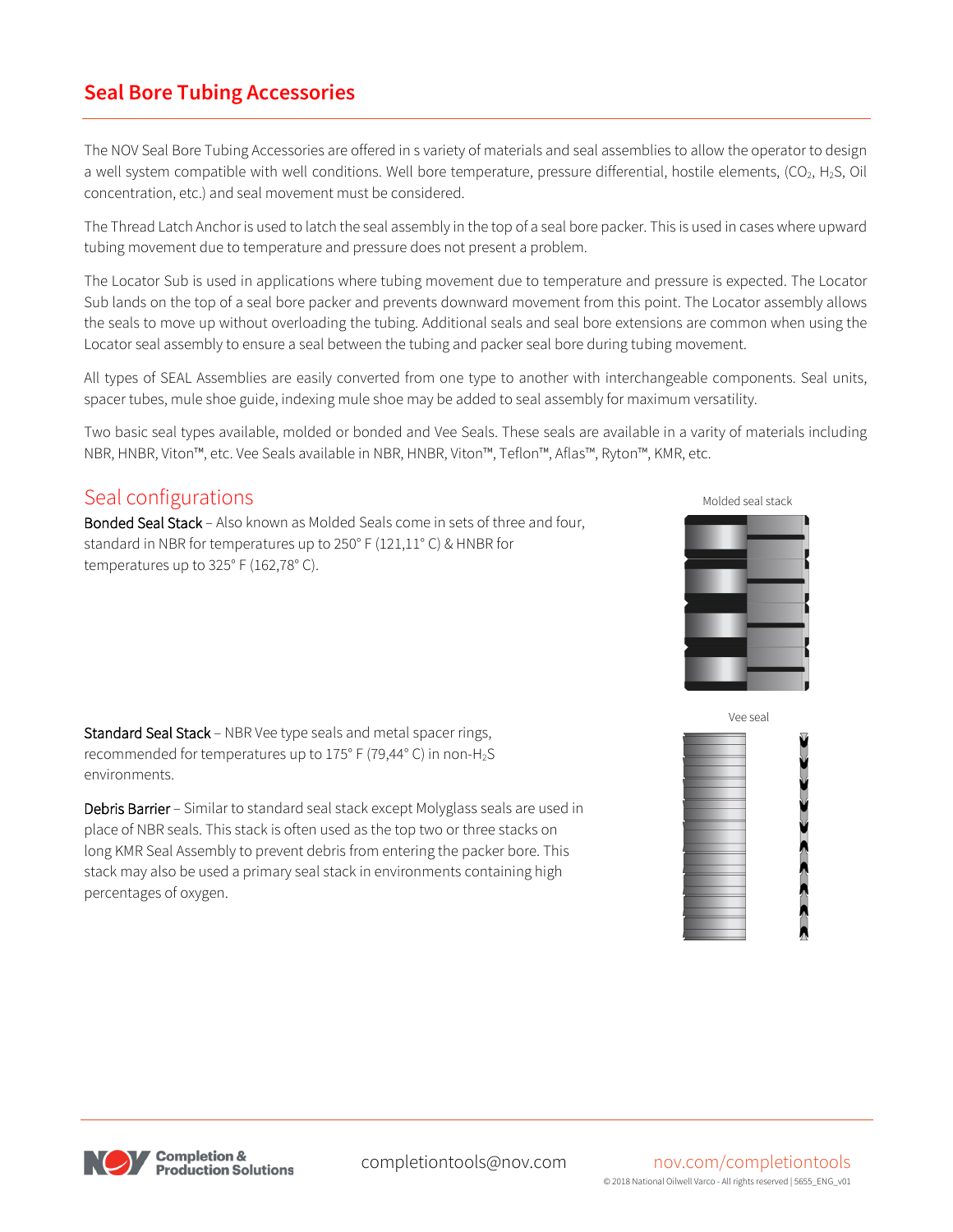# **Seal Bore Tubing Accessories**

Premium A Seal Stack – Composed of Viton Vee Seals backed up by Molyglass Vee Seals for use in sour or hostile environments at temperatures up to 400° F  $(204°C)$ .

Premium B Seal Stack - Similar to the Premium A Stack except Aflas Vee Seals are substituted for the Viton Vee Seals. Good for temperatures up to 350° F (177° C).

KMR Seal Stack – Composed of Kalrez Vee Seals backed up by Molyglass and Ryton Vee Seals for use in high temperature hostile environments. Good for temperatures up to 500° F (260° C).

Viton is registered trademark of Dupont Company. Aflas is a registered trademark of Ashi Glass. Teflon is registered trademark of the Dupont Company. Ryton is registered trademark of the Phillips Petroleum Company. Kalrez is registered trademark of Dupont Company. Molyglass is the trade name for reinforced Teflon.



Seal Assembly Materials include:

- Alloy Steel meeting N.A.C.E. specification MR-01-75 for standard and  $H_2$ S service
- High Strength Alloy Steel for high pressure applications, not suitable for H<sub>2</sub>S exposure, hardness exceeds R.C. 22
- 9Cr 1Mo Alloy Steel used in containing high percentages of H<sub>2</sub>S and CO<sup>2</sup>. Material supplied complies with N.A.C.E. specification.

## Thread Latch Anchor

The NOV Thread Latch is used to anchor the seal assembly to a seal bore packer. Seals stacks are ordered separately to match well environment.

### Locator

The NOV Locator is used as top sub of seal assembly when it is not necessary to anchor seal assembly to the seal bore packer. Seals stacks are ordered separately to match well environment.





# completiontools@nov.com nov.com/completiontools

© 2018 National Oilwell Varco - All rights reserved | 5655\_ENG\_v01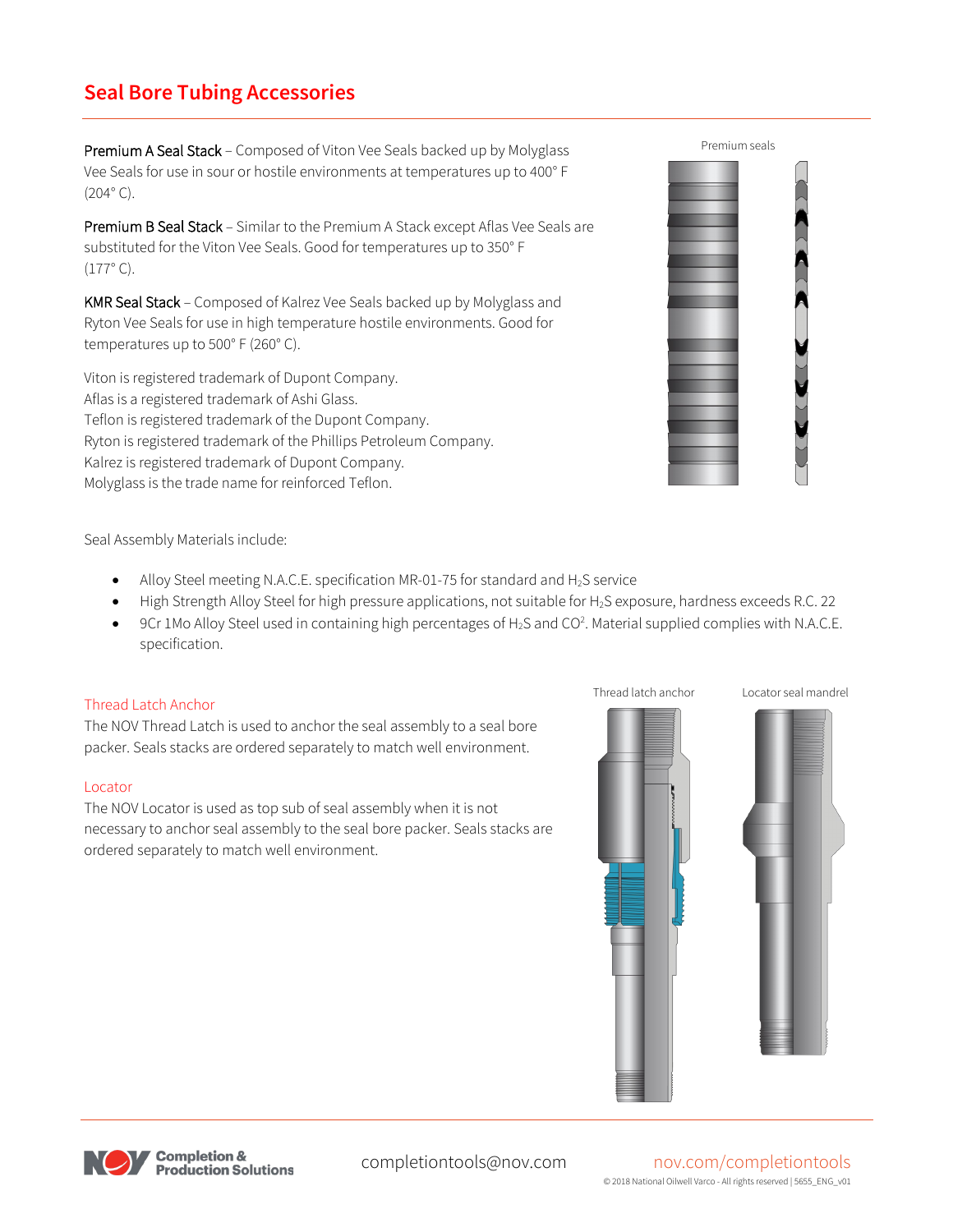Pin Down Sub

The NOV Pin Down Sub is used as the bottom of most seal assemblies where it is desired to run tubing below the seal bore packer. It may be used to allow the installation of profile nipples below the seals.

# Mule Shoe Guide

The NOV Mule Shoe Guide is used as the bottom cap of most seal assemblies to guide the seals into the seal bore of seal bore packers. The guide also has a bevel inside the guide to guide wireline tools back into the tubing string when pulling out of the wellbore.

**Seal Bore Tubing Accessories**

One Foot Seal Mandrel

The NOV Single Seal Assembly is used as top set of seals when only one set of seals is required. Seals stacks are ordered separately to match well environment.

## Spacer Tube

The NOV Spacer Tube is used to space out seal units in long locator type seal assemblies keeping the seal units inside the seal bore during expansion and contraction due to temperature and pressure.



Mule Shoe Guide

Pin Down Sub





1 ft Seal Mandrel